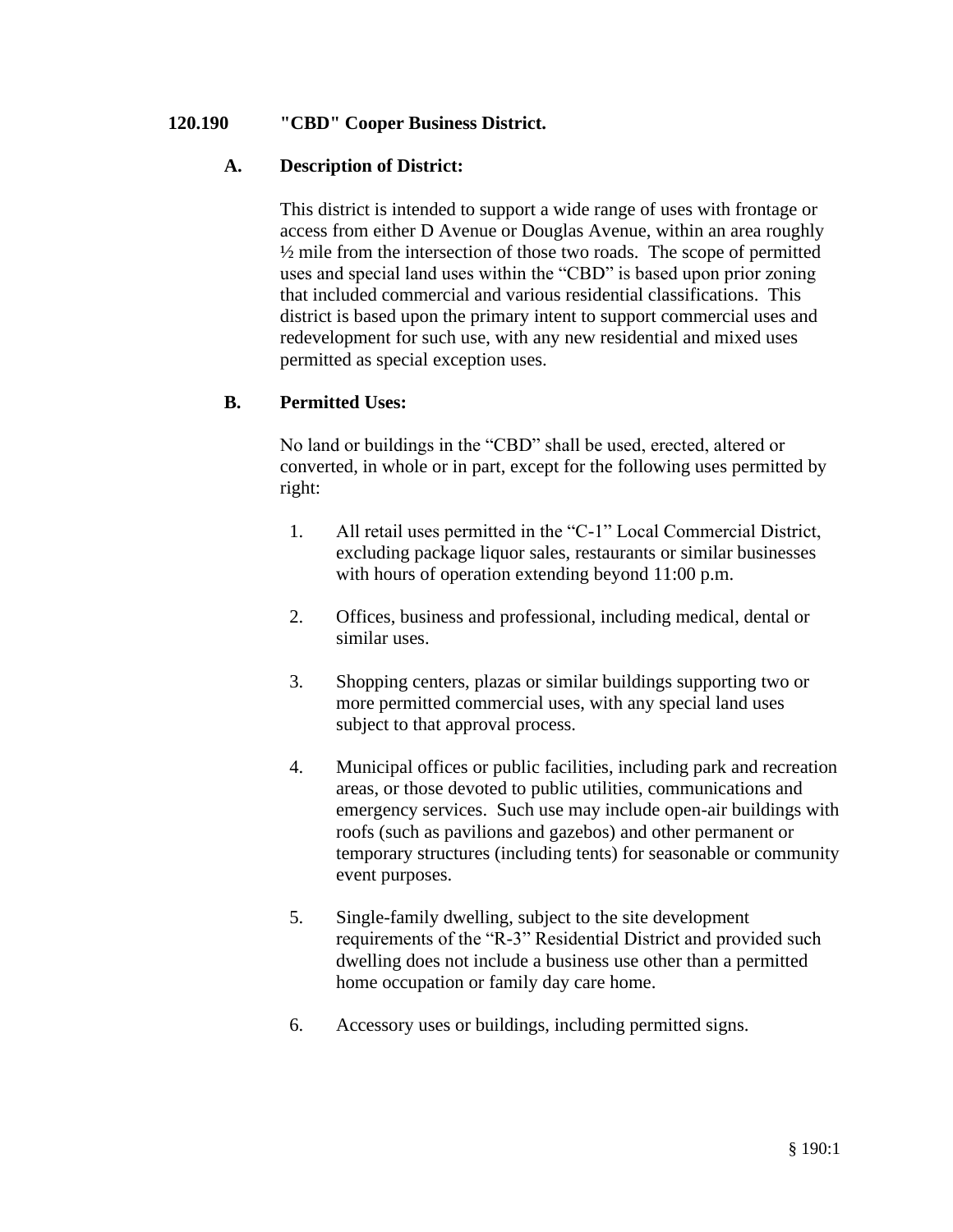7. Private Solar Energy Systems when in accordance with Section 120.470.

# **C. Special Exception Uses:**

No land or buildings in the "CBD" shall be used, erected, altered or converted, in whole or in part, except when approved din accordance with the requirements for approval of special exception uses and site plan review. The Planning Commission may grant a waiver of some of the specific conditions listed for such uses based upon the desire to support a mix of uses within the District.

- 1. All permitted or special exception uses in the "C-2" General Commercial District.
- 2. Package liquor, beer and wines sales, unless secondary and incidental to the primary grocery business or with closing by 11:00 p.m.
- 3. Reserved.
- 4. New single-family dwellings, two-family dwellings or similar residential use within a mixed use building or development, subject to location either to the rear or on the second story of such building or development.
- 5. Bed and breakfast inn with the following conditions and limitations:
	- a. The use shall be in a single-family residence which exists prior to the adoption date of this ordinance.
	- b. The dwelling shall be the principal residence of the innkeeper.
	- c. The dwelling has six or fewer sleeping rooms for guests to rent, excluding the sleeping rooms occupied by the innkeeper.
	- d. All sleeping rooms must be within the existing singlefamily home. Exterior alterations to the residence to create additional accommodations is prohibited.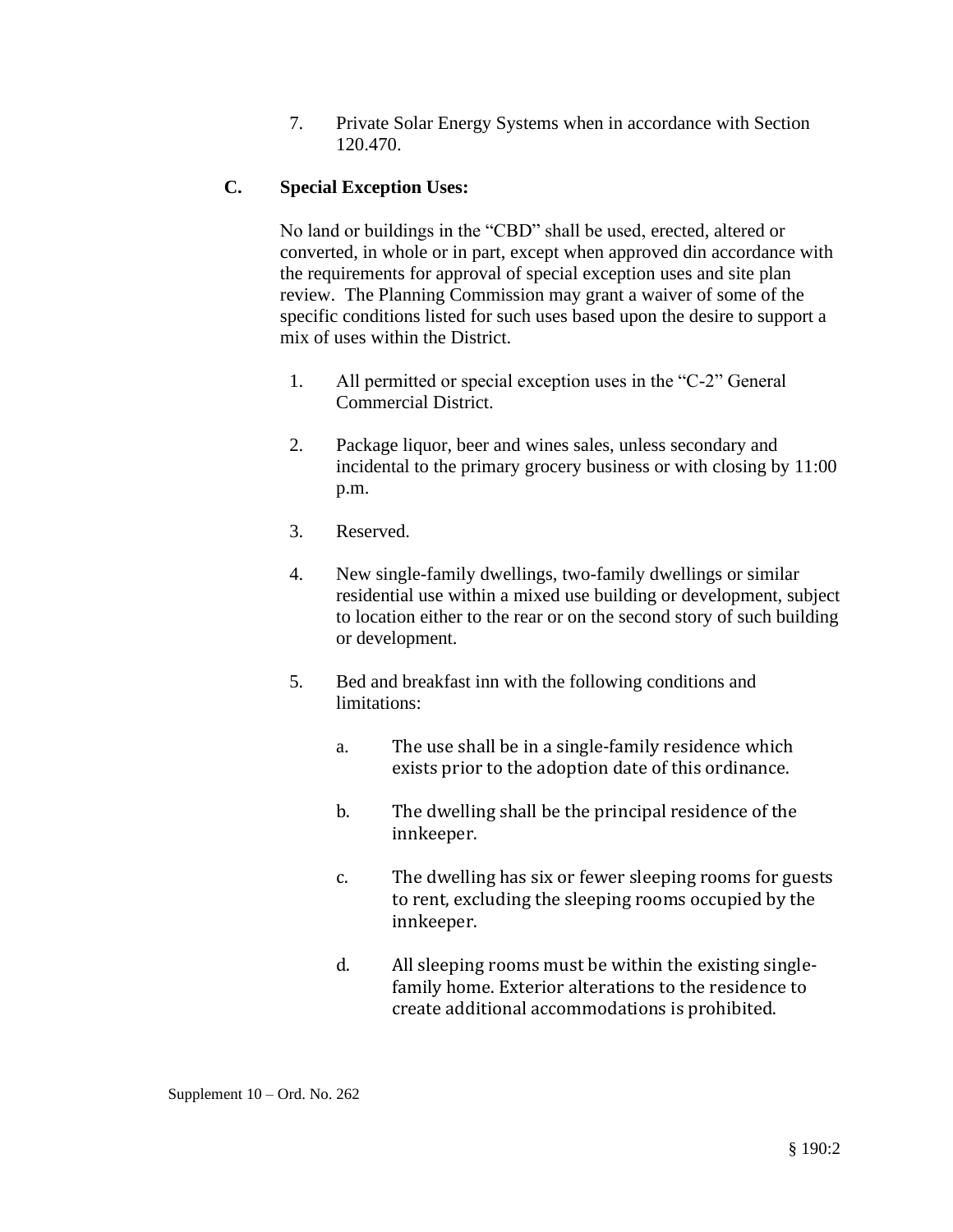- e. No separate cooking facilities shall be provided for guests of the bed and breakfast operation.
- f. All food shall be served on the premises and shall be for the consumption of the innkeeper and guests only.
- g. Parking lots
	- i. Shall include one space for every guest room available for rent in addition to one space for the innkeeper, which can be within an enclosed structure.
	- ii. Shall be screened from view from adjacent residentially zoned or used properties.
- h. Occupancy shall be of a temporary nature for periods not to exceed 14 consecutive days.
- 6. Assisted living facilities, nursing homes or similar facilities.
- 7. Group day care home or child care center.
- 8. Animal hospital, dog training or show facility, kennels or similar facilities.

# **D. Lot, Parcel or Building Site, Yard and Area Requirements.**

Except as elsewhere specified herein, the lot, parcel or building site, yard and area requirements shall be as specified in Section 120.600 for the "C-1" Local Commercial District.

### **E. Design Criteria.**

- 1. The lot or site shall provide for no less than 20 percent open space, inclusive of setback areas, with such space devoted to landscaping and to enhance pedestrian movement.
- 2. The minimum floor area for a single business or dwelling unit shall be 600 square feet and any storefront shall have a minimum width of 20 feet.